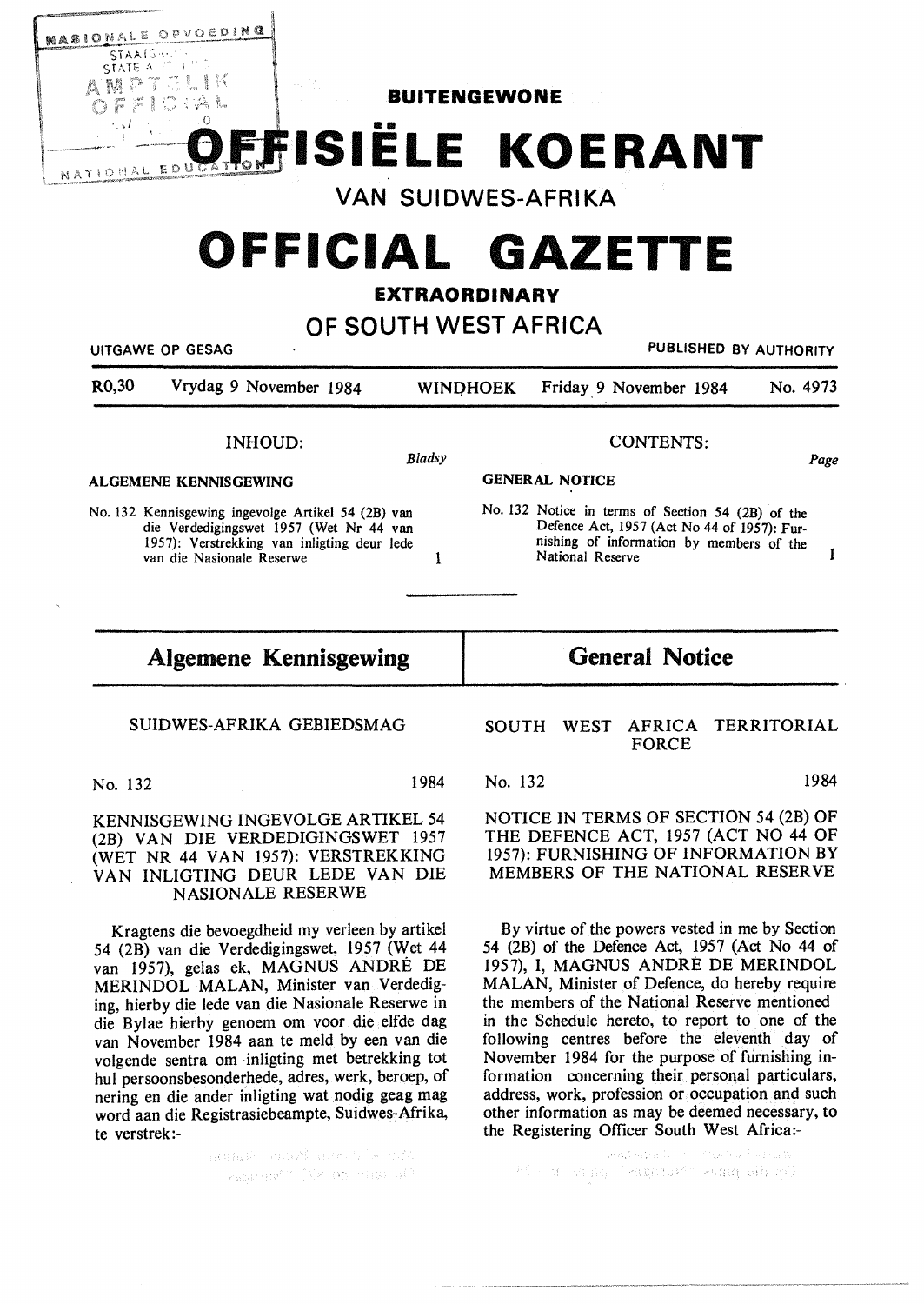**TSUMEB DISTRIK:-** Etosha Kommandohoofkwartier h/v Agsteweg en Derdestraat Tsumeb

Die Aanmeldingskantoor Namatoni Natuurbewaringskantore Namatoni

Plaas nr 881 by Militêre Basis Tsintsabis.

**OTJIWARONGO DISTRIK:-** Otiiwarongo Kommandohoofkwartier Van Riebeeckstraat 6 Otjiwarongo

Kalkfeld Polisiestasie Kalkfeld

Plaas nr 172 Woning van Mnr J.B. Woest Sukses

"Osiri Nord", plaas nr 216 Woning van Mnr H. Weissner

"Epupa", plaas nr 4 Woning van Mnr W. Stoman

OUTJO DISTRIK:- Outjo Kommandohoofkwartier Stasieweg 10 Outjo

Kamanjab Polisiestasie Kamanjab

Die Natuurbewaringskantore Lokaal "Die Instituut" Okaukuejo

Plaas nr 37 Woning van Mnr A. Lombard Otjikondo.

GROOTFONTEIN DISTRIK:- Grootfontein Kommandohoofkwartier Upingtoniaweg 139 Grootfontein

Otavi Kommandohoofkwartier Republiekweg 10 **Otavi** 

Maroelaboom Polisiestasie Op die pJaas "Nurugas", plaas nr 923

TSUMEB DISTRICT:- Etosha Commando Headquarters cor Eighth and Third Street Tsumeb

The Reception Office Namatoni Nature Conservation Offices Namatoni

Farm No 881 at Military Base Tsintsabis

OTJIWARONGO DISTRICT:- Otjiwarongo Commando Headquarters 6 Van Riebeeck Street Otjiwarongo

Kalkfeld Police Station Kalkfeld

Farm no 172 Residence of Mr J.B. Woest Sukses

"Osiri Nord", farm no 216 Residence of Mr H. Weissner

"Epupa", farm no 4 Residence of Mr W. Stoman

OUTJO DISTRICT:- Outjo Commando Headquarters 10 Station Road Outjo

Kamanjab Police Station Kamanjab

The Nature Conservation Offices "The Institute" Hall Okaukuejo

Farm no 37 Residence of Mr A. Lombard Otjikondo.

GROOTFONTEIN DISTRICT:- Grootfontein Commando Headquarters 139 Upingtonia Road **Grootfontein** 

Otavi Commando Headquarters 10 Republic Road **Otavi** 

Maroelaboom Police Station On farm no 923 "Nurugas"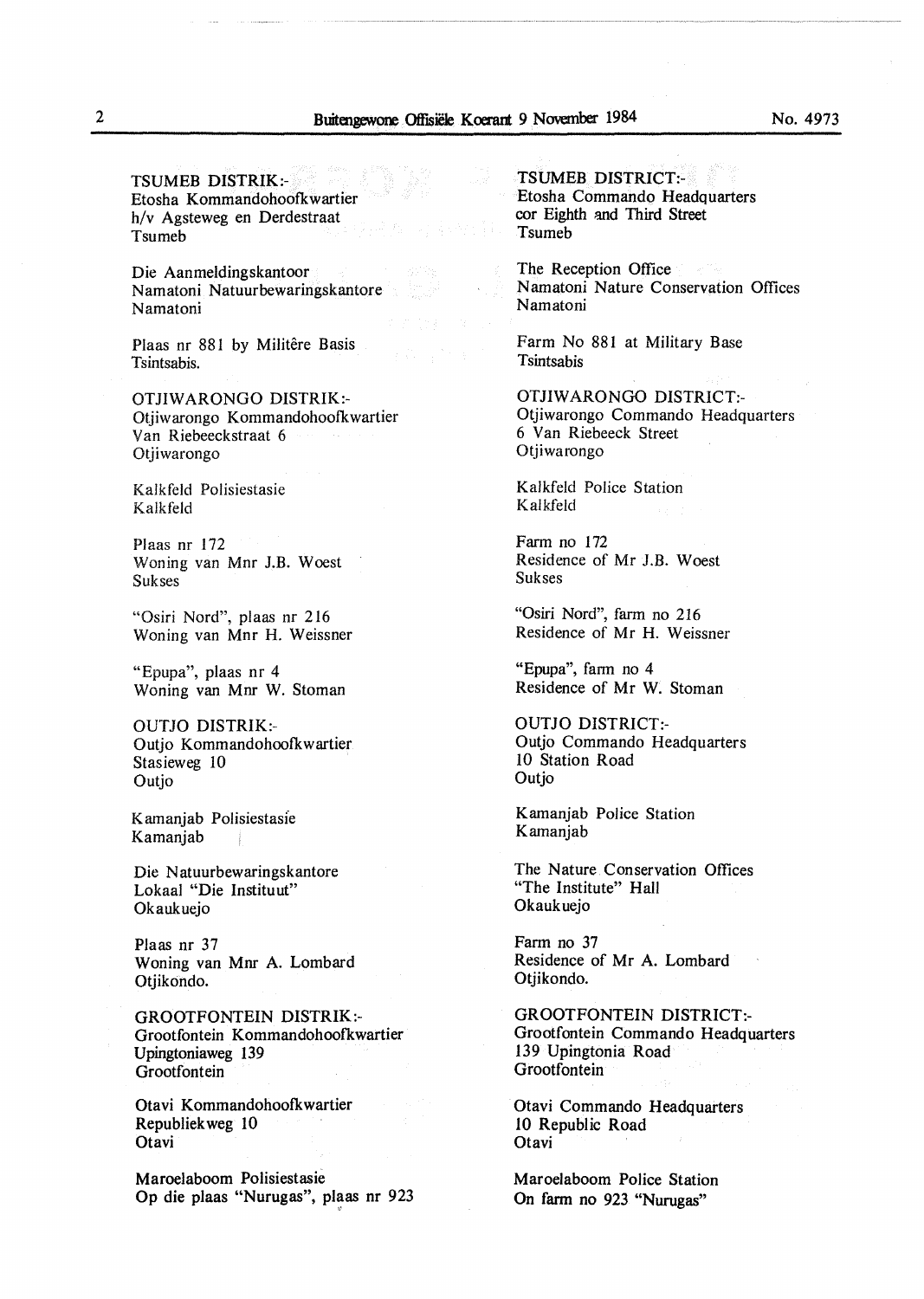Huis nr 186 Woning van Mnr D Zerbe Kombat

"Abenab", plaas nr 707 Woning van Mnr. B. Kirchner.

Geteken te Pretoria op hede die elfde dag van Oktober 1984

(M.A. DE M. MALAN) MINISTER VAN VERDEDIGING

## BYLAE

Blanke manlike burgers wat permanent in Suidwes-Afrika woonagtig is vanaf ouderdom agtien tot vier-en-vyftig jaar, wat nie lede is van die Staande Mag, die Burgermag of die Kommandos nie en wat woonagtig is in die landdrosdistrikte Tsumeb, Otjiwarongo, Outjo en Grootfontein.

House no 186 Residence of Mr D. Zerbe Kombat

"Abenab", farm no 707 Residence of Mr B. Kirchner.

Signed at Pretoria this eleventh day of October 1984.

(M.A. DE M MALAN) MINISTER OF DEVENCE

## SCHEDULE

White male citizens who permanently reside in South West Africa from the age of eighteen to fifty four years, who are not members of the Permanent Force, the Citizen Force or the Commandos and who are resident in the magisterial districts of Tsumeb, Otjiwarongo, Outjo and Grootfontein.

Gedruk deur en verkrygbaar by **SWAPERS**  Posbus 56. Windhoek Suidwes-Afrika